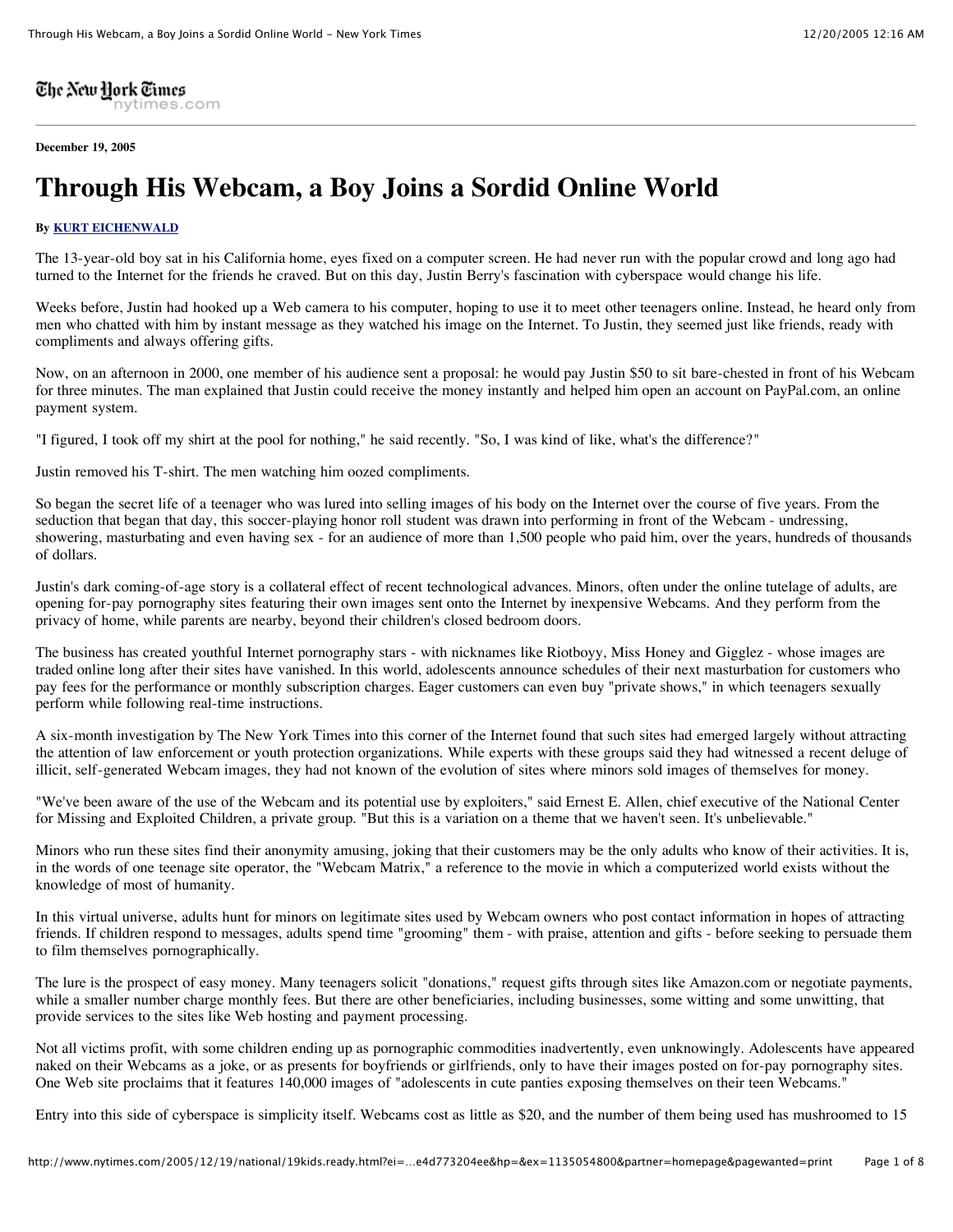Through His Webcam, a Boy Joins a Sordid Online World - New York Times 12/20/2005 12:16 AM

million, according to IDC, an industry consulting group. At the same time, instant messaging programs have become ubiquitous, and highspeed connections, allowing for rapid image transmission, are common.

The scale of Webcam child pornography is unknown, because it is new and extremely secretive. One online portal that advertises for-pay Webcam sites, many of them pornographic, lists at least 585 sites created by teenagers, internal site records show. At one computer bulletin board for adults attracted to adolescents, a review of postings over the course of a week revealed Webcam image postings of at least 98 minors.

The Times inquiry has already resulted in a large-scale criminal investigation. In June, The Times located Justin Berry, then 18. In interviews, Justin revealed the existence of a group of more than 1,500 men who paid for his online images, as well as evidence that other identifiable children as young as 13 were being actively exploited.

In a series of meetings, The Times persuaded Justin to abandon his business and, to protect other children at risk, assisted him in contacting the Justice Department. Arrests and indictments of adults he identified as pornography producers and traffickers began in September. Investigators are also focusing on businesses, including credit card processors that have aided illegal sites. Anyone who has created, distributed, marketed, possessed or paid to view such pornography is open to a criminal charge.

"The fact that we are getting so many potential targets, people who knowingly bought into a child pornographic Web site, could lead to hundreds of other subjects and potentially save hundreds of other kids that we are not aware of yet," said Monique Winkis, a special agent with the Federal Bureau of Investigation who is working the case.

Law enforcement officials also said that, with the cooperation of Justin, they had obtained a rare guide into this secluded online world whose story illuminates the exploitation that takes place there.

"I didn't want these people to hurt any more kids," Justin said recently of his decision to become a federal witness. "I didn't want anyone else to live the life I lived."

## **A High-Tech Transformation**

Not long ago, the distribution of child pornography in America was a smallish trade, relegated to back rooms and corners where even the proprietors of X-rated bookstores refused to loiter.

By the mid-1980's, however, technology had transformed the business, with pedophiles going online to communicate anonymously and post images through rudimentary bulletin board systems. As Internet use boomed in the 1990's, these adults honed their computer skills, finding advanced ways to meet online and swap illegal photos; images once hard to obtain were suddenly available with the click of a mouse.

As the decade drew to a close, according to experts and records of online conversations, these adults began openly fantasizing of the day they would be able to reach out to children directly, through instant messaging and live video, to obtain the pornography they desired.

Their dream was realized with the Web camera, which transformed online pornography the way the automobile changed transportation. At first, the cameras, some priced at more than \$100, offered little more than grainy snapshots, "refreshed" a few times per minute. But it was not long before easy-to-use \$20 Webcams could transmit high-quality continuous color video across the globe instantly.

By 2000, things had worked out exactly the way the pedophiles hoped. Webcams were the rage among computer-savvy minors, creating a bountiful selection of potential targets.

Among them was Justin Berry. That year, he was a gangly 13-year-old with saucer eyes and brown hair that he often dyed blond. He lived with his mother, stepfather and younger sister in Bakersfield, Calif., a midsize city about 90 miles north of Los Angeles. Already he was so adept at the computer that he had registered his own small Web site development business, which he ran from the desk where he did his schoolwork.

So Justin was fascinated when a friend showed off the free Webcam he had received for joining Earthlink, an Internet service provider. The device was simple and elegant. As Justin remembers it, he quickly signed up, too, eager for his own Webcam.

"I didn't really have a lot of friends," he recalled, "and I thought having a Webcam might help me make some new ones online, maybe even meet some girls my age."

As soon as Justin hooked the camera to his bedroom computer and loaded the software, his picture was automatically posted on spotlife.com, an Internet directory of Webcam users, along with his contact information. Then he waited to hear from other teenagers.

No one Justin's age ever contacted him from that listing. But within minutes he heard from his first online predator. That man was soon followed by another, then another.

Justin remembers his earliest communications with these men as nonthreatening, pleasant encounters. There were some oddities - men who pretended to be teenage girls, only to slip up and reveal the truth later - but Justin enjoyed his online community.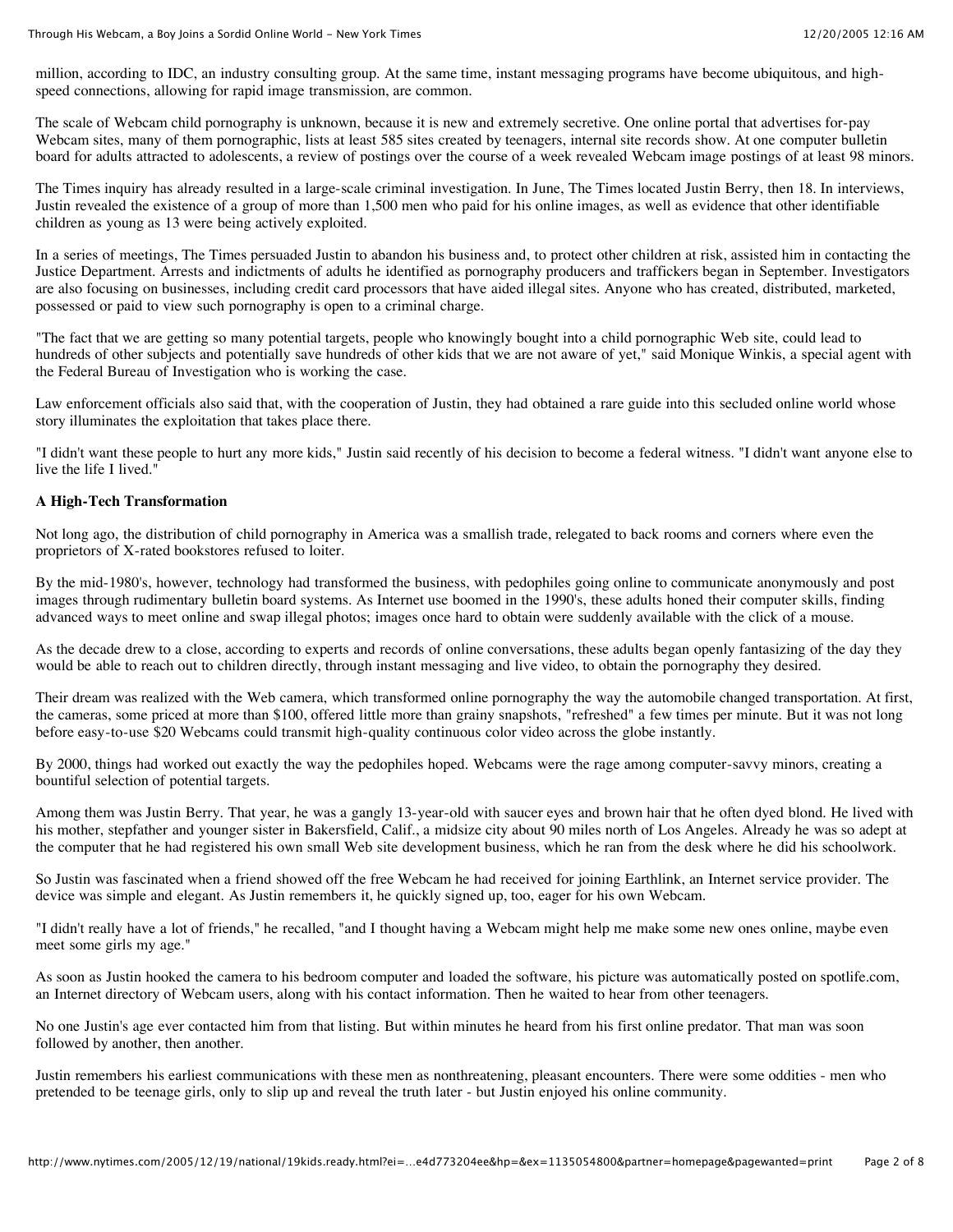His new friends were generous. One explained how to put together a "wish list" on Amazon.com, where Justin could ask for anything, including computer equipment, toys, music CD's or movies. Anyone who knew his wish-list name - Justin Camboy - could buy him a gift. Amazon delivered the presents without revealing his address to the buyers.

The men also filled an emotional void in Justin's life. His relationship with his father, Knute Berry, was troubled. His parents divorced when he was young; afterward, police records show, there were instances of reported abuse. On one occasion Mr. Berry was arrested and charged with slamming Justin's head into a wall, causing an injury that required seven staples in his scalp. Although Justin testified against him, Mr. Berry said the injury was an accident and was acquitted. He declined to comment in a telephone interview.

The emotional turmoil left Justin longing for paternal affection, family members said. And the adult males he met online offered just that. "They complimented me all the time," Justin said. "They told me I was smart, they told me I was handsome."

In that, experts said, the eighth-grade boy's experience reflected the standard methods used by predatory adults to insinuate themselves into the lives of minors they meet online.

"In these cases, there are problems in their own lives that make them predisposed to" manipulation by adults, Lawrence Likar, a former F.B.I. supervisor, said of children persuaded to pose for pornography. "The predators know that and are able to tap into these problems and offer what appear to be solutions."

Justin's mother, Karen Page, said she sensed nothing out of the ordinary. Her son seemed to be just a boy talented with computers who enjoyed speaking to friends online. The Webcam, as she saw it, was just another device that would improve her son's computer skills, and maybe even help him on his Web site development business.

"Everything I ever heard was that children should be exposed to computers and given every opportunity to learn from them," Ms. Page said in an interview.

She never guessed that one of her son's first lessons after turning on his Webcam was that adults would eagerly pay him just to disrobe a little.

#### **The Instant Audience**

It was as if the news shot around the Web. By appearing on camera bare-chested, Justin sent an important message: here was a boy who would do things for money.

Gradually the requests became bolder, the cash offers larger: More than \$100 for Justin to pose in his underwear. Even more if the boxers came down. The latest request was always just slightly beyond the last, so that each new step never struck him as considerably different. How could adults be so organized at manipulating young people with Webcams?

Unknown to Justin, they honed their persuasive skills by discussing strategy online, sharing advice on how to induce their young targets to go further at each stage.

Moreover, these adults are often people adept at manipulating teenagers. In its investigation, The Times obtained the names and credit card information for the 1,500 people who paid Justin to perform on camera, and analyzed the backgrounds of 300 of them nationwide. A majority of the sample consisted of doctors and lawyers, businessmen and teachers, many of whom work with children on a daily basis.

Not long ago, adults sexually attracted to children were largely isolated from one another. But the Internet has created a virtual community where they can readily communicate and reinforce their feelings, experts said. Indeed, the messages they send among themselves provide not only self-justification, but also often blame minors with Webcam sites for offering temptation.

"These kids are the ones being manipulative," wrote an adult who called himself Upandc in a posting this year to a bulletin board for adults attracted to children.

Or, as an adult who called himself DLW wrote: "Did a sexual predator MAKE them make a site? No. Did they decide to do it for themselves? Yes."

Tempting as it may be for some in society to hold the adolescent Webcam operators responsible, experts in the field say that is misguided, because it fails to recognize the control that adults exercise over highly impressionable minors.

"The world will want to blame the kids, but the reality is, they are victims here," said Mr. Allen of the National Center for Missing and Exploited Children.

But there is no doubt that the minors cash in on their own exploitation. With Justin, for example, the road to cyberporn stardom was paved with cool new equipment. When his growing legion of fans complained about the quality of his Webcam, he put top-rated cameras and computer gear on his Amazon wish list, and his fans rushed to buy him all of it.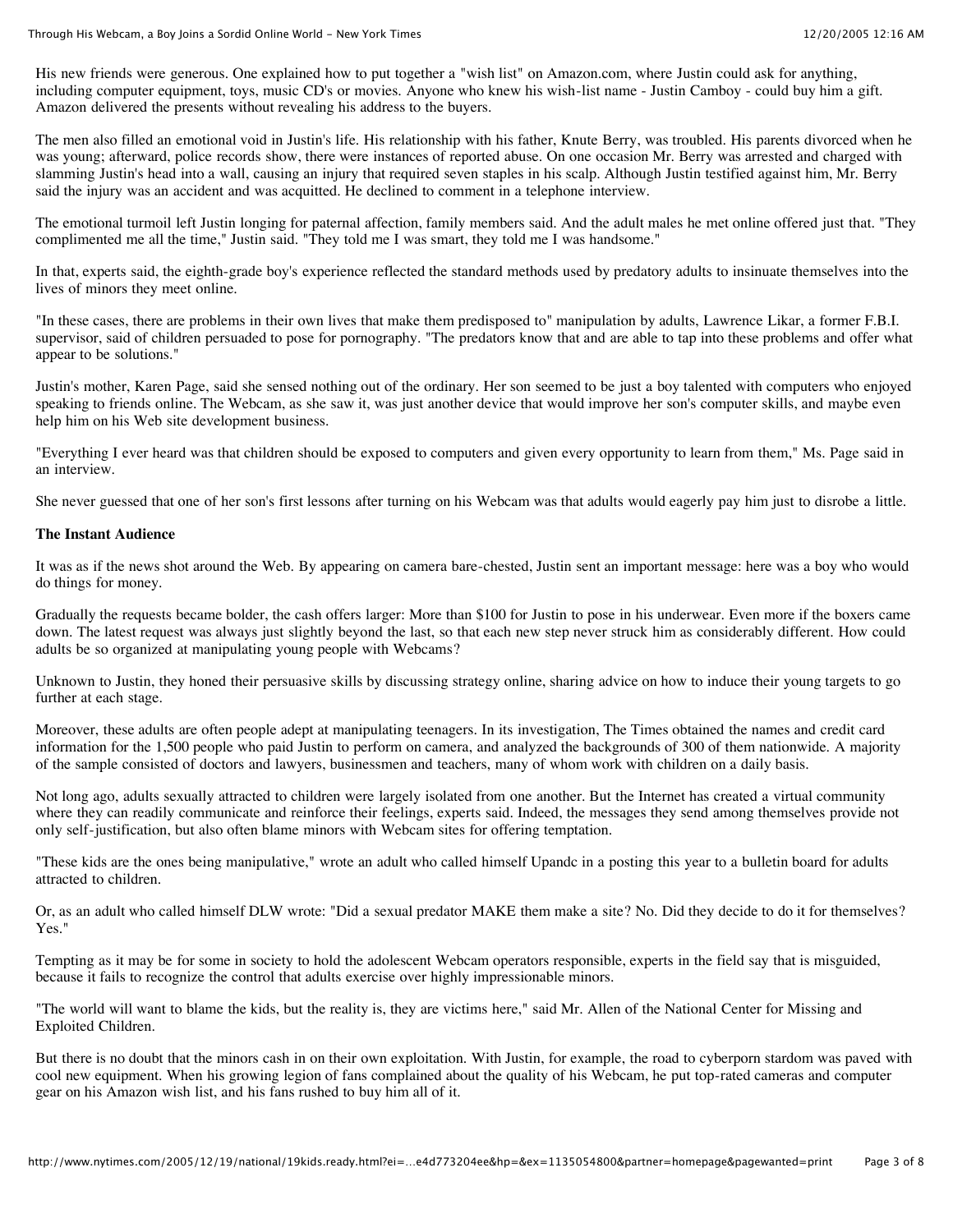A \$35 Asante four-port hub, which allowed for the use of multiple cameras, was bought by someone calling himself Wesley Taylor, Amazon receipts show. For \$45, a fan nicknamed tuckertheboy bought a Viking memory upgrade to speed up Justin's broadcast. And then there were cameras - a \$60 color Webcam by Hawking Technologies from banjo000; a \$60 Intel Deluxe USB camera from boyking12; and a \$150 Hewlett-Packard camera from eplayernine.

Justin's desk became a high-tech playhouse. To avoid suspicions, he hid the Webcams behind his desk until nighttime. Whenever his mother asked about his new technology and money, Justin told her they were fruits of his Web site development business. In a way, it was true; with one fan's help, he had by then opened his own pornographic Web site, called justinscam.com.

His mother saw little evidence of a boy in trouble. Justin's grades stayed good - mostly A's and B's, although his school attendance declined as he faked illness to spend time with his Webcam.

As he grew familiar with the online underground, Justin learned he was not alone in the business. Other teenagers were doing the same things, taking advantage of an Internet infrastructure of support that was perfectly suited to illicit business.

As a result, while it helped to have Justin's computer skills, even minors who fumbled with technology could operate successful pornography businesses. Yahoo, America Online and MSN were starting to offer free instant message services that contained embedded ability to transmit video, with no expertise required. The programs were offered online, without parental controls. No telltale credit card numbers or other identifying information was necessary. In minutes, any adolescent could have a video and text system up and running, without anyone knowing, a fact that concerns some law enforcement officials.

There were also credit card processing services that handled payments without requiring tax identification numbers. There were companies that helped stream live video onto the Internet - including one in Indiana that offered the service at no charge if the company president could watch free. And there were sites - portals, in the Web vernacular - that took paid advertising from teenage Webcam addresses and allowed fans to vote for their favorites.

Teenagers, hungry for praise, compete for rankings on the portals as desperately as contestants on TV reality shows, offering special performances in exchange for votes. "Everyone please vote me a 10 on my cam site," a girl nicknamed Thunderrockracin told her subscribers in 2002, "and I will have a live sleep cam!"

In other words, she would let members watch her sleep if they boosted her up the rankings.

### **Fearing the Fans**

Justin began to feel he belonged to something important, a broad community of teenagers with their own businesses. Some he knew by their real names, others by the screen names they used for their sites - Strider, Stoner, Kitty, Calvin, Emily, Seth and so on. But collectively, they were known by a name now commonplace in this Internet subculture:

They call themselves "camwhores."

Justin chatted with the boys online, and sometimes persuaded the girls to masturbate on camera while he did the same. Often, he heard himself compared to Riotboyy, another young-looking teenager whose site had experienced as many as 6,400 hits in a single week.

In conversations with Justin, other minors with for-pay sites admitted to being scared of certain fans. Some adults wrote things like "It wants to possess you." They had special wardrobe requests for the adolescents: in jeans with a belt, without a belt, with a lacy bra, showing legs, showing feet, wearing boxers with an erection, and others.

One 16-year-old who called himself hot boyy 23 finally found the entreaties too much. "Hey guys," he wrote when he shut down his site, "I'm sorry, there are just too many freaks out there for me. I need to live a more normal life, too. I might be back someday and I might not. I'm sorry I had to ruin all the fun."

It was not only the minors operating Webcam sites for pay who faced frightening adults. Earlier this year, a teenage girl in Alabama posed seminude on her Webcam in a sexually charged conversation with someone she thought was another teenage girl. But her new confidant, it turned out, was an adult named Julio Bardales from Napa, Calif., law enforcement officials said. And when the girl stopped complying, she received an e-mail message from Mr. Bardales containing a montage of her images. Across them was a threat in red letters that the images would be revealed unless she showed a frontal nude shot over the Webcam. Mr. Bardales was subsequently arrested. The police said he possessed images of more under-age girls on Webcams, including other montages with the same threat.

Justin says that he did not fully understand the dangers his fans posed, and before he turned 14, he was first lured from the relative safety of his home. A man he met online hosted Justin's Web site from Ann Arbor, Mich., and invited him there to attend a computer camp. Justin's mother allowed him to go, thinking the camp sounded worthwhile.

Another time, the man enticed Justin to Michigan by promising to arrange for him to have sex with a girl. Both times, Justin said, the man molested him. Transcripts of their subsequent conversations online support the accusations, and a video viewed by The Times shows that the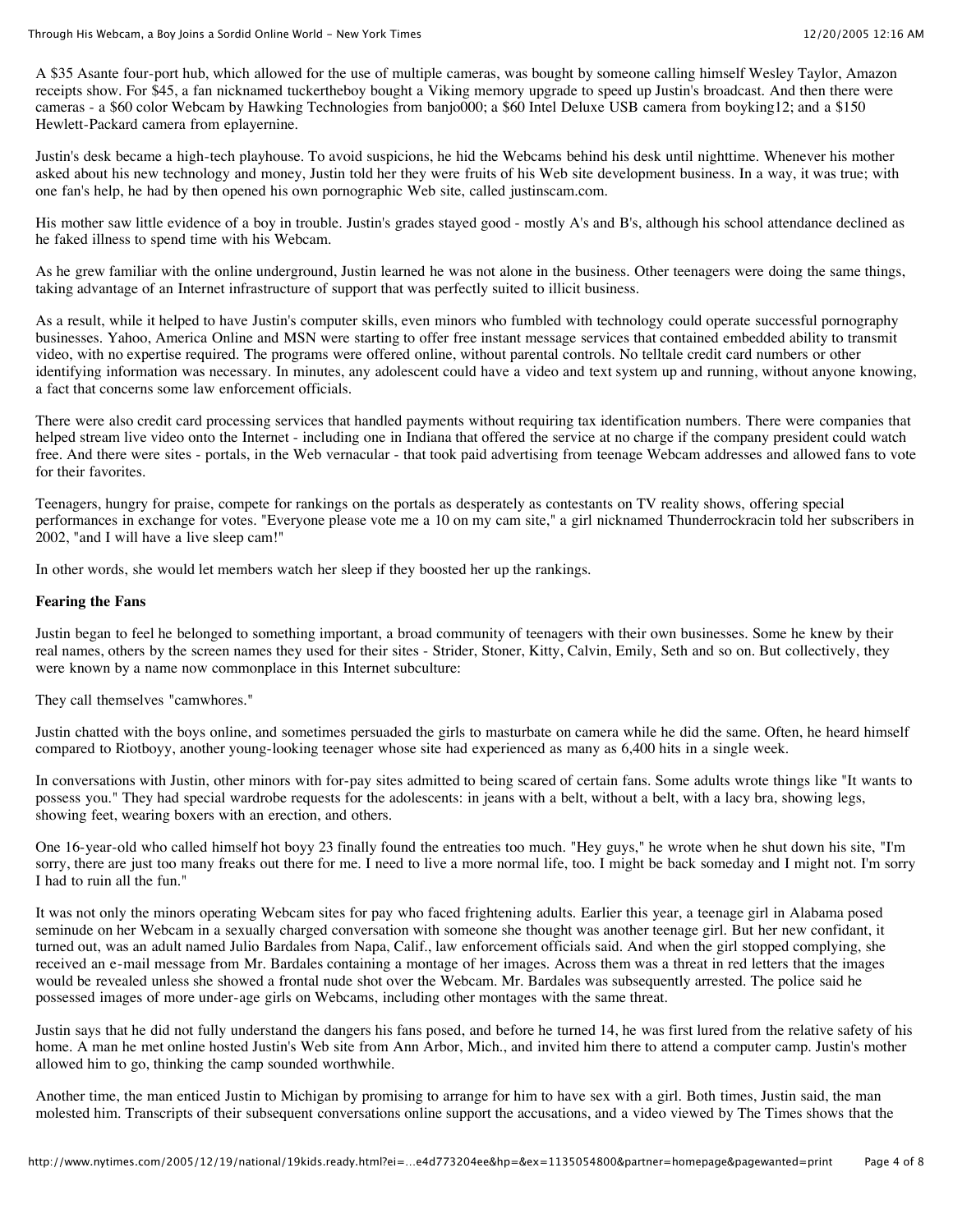man, who appears for a short time in the recording, also taped pornography of Justin.

From then on, Justin's personality took on a harder edge, evident in the numerous instant messages he made available to The Times. He became an aggressive negotiator of prices for his performances. Emboldened by a growing contempt for his audience, he would sometimes leave their questions unanswered for hours, just to prove to himself that they would wait for him.

"These people had no lives," Justin said. "They would never get mad."

Unnerved by menacing messages from a fan of his first site, Justin opened a new one called jfwy.com, an online acronym that loosely translates into "just messing with you." This time, following an idea suggested by one of his fans, he charged subscribers \$45 a month. In addition, he could command large individual payments for private shows, sometimes \$300 for an hourlong performance.

"What's in the hour?" inquired a subscriber named Gran0Stan in one typical exchange in 2002. "What do you do?"

"I'll do everything, if you know what I mean," Justin replied.

Gran0Stan was eager to watch, and said the price was fine. "When?" he asked.

"Tonight," Justin said. "After my mom goes to sleep."

As his obsession with the business grew, Justin became a ferocious competitor. When another under-age site operator called Strider ranked higher on a popular portal, Justin sent him anonymous e-mail messages, threatening to pass along images from Strider's site to the boy's father. The site disappeared.

"I was vicious," Justin said. "But I guess I really did Strider a favor. Looking back, I wish someone had done that to me."

By then, fans had begun offering Justin cash to meet. Gilo Tunno, a former Intel employee, gave him thousands of dollars to visit him in a Las Vegas hotel, according to financial records and other documents. There, Justin said, Mr. Tunno began a series of molestings. At least one assault was videotaped and the recording e-mailed to Justin, who has since turned it over to the F.B.I.

Mr. Tunno played another critical role in Justin's business, the records show. When he was 15, Justin worried that his mother might discover what he was doing. So he asked Mr. Tunno to sign an apartment lease for him and pay rent. Justin promised to raise money to pay a share. "I'll whore," he explained in a message to Mr. Tunno.

Mr. Tunno agreed, signing a lease for \$410 a month for an apartment just down the street from Justin's house. From then on, Justin would tell his mother he was visiting friends, then head to the apartment for his next performance. Mr. Tunno, who remains under investigation in the case, is serving an eight-year federal sentence on an unrelated sexual abuse charge involving a child and could not be reached for comment.

The rental symbolized a problem that Justin had not foreseen: his adult fans would do almost anything to ensure that his performances continued. At its worst, they would stand between him and the people in his offline life whom they saw as a threat to his Webcam appearances.

For example, when a girlfriend of Justin's tried to convince him to shut down his site in December 2002, a customer heaped scorn on her.

"She actually gets mad at you for buying her things with the money you make from the cam?" messaged the customer, a man using the nickname Angelaa. "Just try and remember, Justin, that she may not love you, but most of us in your chat room, your friends, love you very much."

#### **A Life Falls Apart**

In early 2003, Justin's offline life began to unravel. A former classmate found pornographic videos on the Internet from Justin's Web site, made copies and handed them out around town, including to students at his school. Justin was taunted and beaten.

Feeling embarrassed and unable to continue at school, Justin begged his mother to allow him to be home-schooled through an online program. Knowing he was having trouble with classmates, but in the dark about the reasons why, she agreed.

Then, in February, came another traumatic event. Justin had begun speaking with his father, hoping to repair their relationship. But that month, Mr. Berry, who had been charged with insurance fraud related to massage clinics he ran, disappeared without a word.

Despairing, Justin turned to his online fans. "My dad left. I guess he doesn't love me," he wrote. "Why did I let him back in my life? Let me die, just let me die."

His father did not disappear for long. Soon, Mr. Berry called his son from Mazatlán, Mexico; Justin begged to join him, and his father agreed.

In Mexico, Justin freely spent his cash, leading his father to ask where the money had come from. Justin said that he confessed the details of his lucrative Webcam business, and that the reunion soon became a collaboration. Justin created a new Web site, calling it mexicofriends, his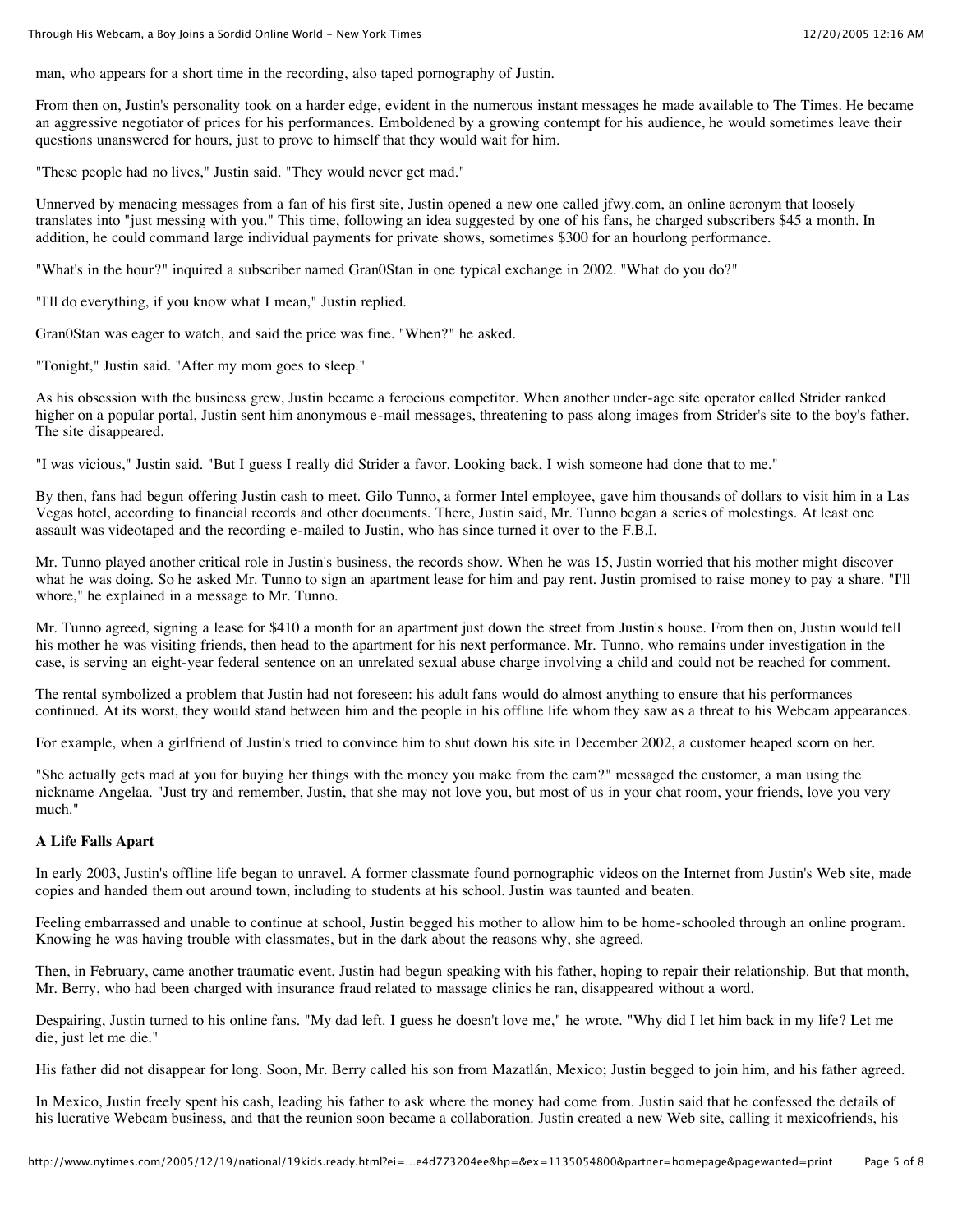most ambitious ever. It featured Justin having live sex with prostitutes. During some of Justin's sexual encounters, a traffic tracker on his site showed hundreds watching. It rapidly became a wildly popular Webcam pornography site, making Justin one of the Internet's most sought after under-age pornography stars.

For this site, Justin, then 16, used a pricing model favored by legitimate businesses. For standard subscribers, the cost was \$35, billed monthly. But discounts were available for three-month, six-month and annual memberships. Justin used the cash to support a growing cocaine and marijuana habit.

Money from the business, Justin said, was shared with his father, an accusation supported by transcripts of their later instant message conversations. In exchange, Justin told prosecutors and The Times, his father helped procure prostitutes. One video obtained by the F.B.I. shows Mr. Berry sitting with Justin as the camera is turned on, then making the bed before a prostitute arrives to engage in intercourse with his teenage son. Asked about Justin's accusations, Mr. Berry said, "Obviously, I am not going to comment on anything."

In the fall of 2003, Justin's life took a new turn when a subscriber named Greg Mitchel, a 36-year-old fast food restaurant manager from Dublin, Va., struck up an online friendship with the boy and soon asked to visit him. Seeing a chance to generate cash, Justin agreed.

Mr. Mitchel arrived that October, and while in Mexico, molested Justin for what would be the first of many times, according to transcripts of their conversations and other evidence. Mr. Mitchel, who is in jail awaiting trial on six child pornography charges stemming from this case, could not be reached for comment.

Over the following year, Justin tried repeatedly to break free of this life. He roamed the United States. He contemplated suicide. For a time he sought solace in a return to his boyhood Christianity. At one point he dismantled his site, loading it instead with Biblical teachings - and taking delight in knowing the surprise his subscribers would experience when they logged on to watch him have sex.

But his drug craving, and the need for money to satisfy it, was always there. Soon, Mr. Mitchel beckoned, urging Justin to return to pornography and offering to be his business partner. With Mr. Mitchel, records and interviews show, Justin created a new Web site, justinsfriends.com, featuring performances by him and other boys he helped recruit. But as videos featuring other minors appeared on his site, Justin felt torn, knowing that these adolescents were on the path that had hurt him so badly.

Justin was now 18, a legal adult. He had crossed the line from under-age victim to adult perpetrator.

### **A Look Behind the Secrecy**

In June, Justin began communicating online with someone who had never messaged him before. The conversations involved many questions, and Justin feared his new contact might be an F.B.I. agent. Still, when a meeting was suggested, Justin agreed. He says part of him hoped he would be arrested, putting an end to the life he was leading.

They met in Los Angeles, and Justin learned that the man was this reporter, who wanted to discuss the world of Webcam pornography with him. After some hesitation, Justin agreed. At one point, asked what he wanted to accomplish in his life, Justin pondered for a moment and replied that he wanted to make his mother and grandmother proud of him.

The next day, Justin began showing the inner workings of his online world. Using a laptop computer, he signed on to the Internet and was quickly bombarded with messages from men urging him to turn on his Webcam and strip.

One man described, without prompting, what he remembered seeing of Justin's genitals during a show. Another asked Justin to recount the furthest distance he had ever ejaculated. Still another offered an unsolicited description of the sexual acts he would perform on Justin if they met.

"This guy is really a pervert," Justin said. "He kind of scares me."

As the sexual pleadings continued, Justin's hands trembled. His pale face dampened with perspiration. For a moment he tried to seem tough, but the protective facade did not last. He turned off the computer without a final word to his online audience.

In the days that followed, Justin agreed in discussions with this reporter to abandon the drugs and his pornography business. He cut himself off from his illicit life. He destroyed his cellphone, stopped using his online screen name and fled to a part of the country where no one would find him.

As he sobered up, Justin disclosed more of what he knew about the Webcam world; within a week, he revealed the names and locations of children who were being actively molested or exploited by adults with Webcam sites. After confirming his revelations, The Times urged him to give his information to prosecutors, and he agreed.

Justin contacted Steven M. Ryan, a former federal prosecutor and partner with Manatt, Phelps & Phillips in Washington. Mr. Ryan had learned of Justin's story during an interview with The Times about a related legal question, and offered to represent him.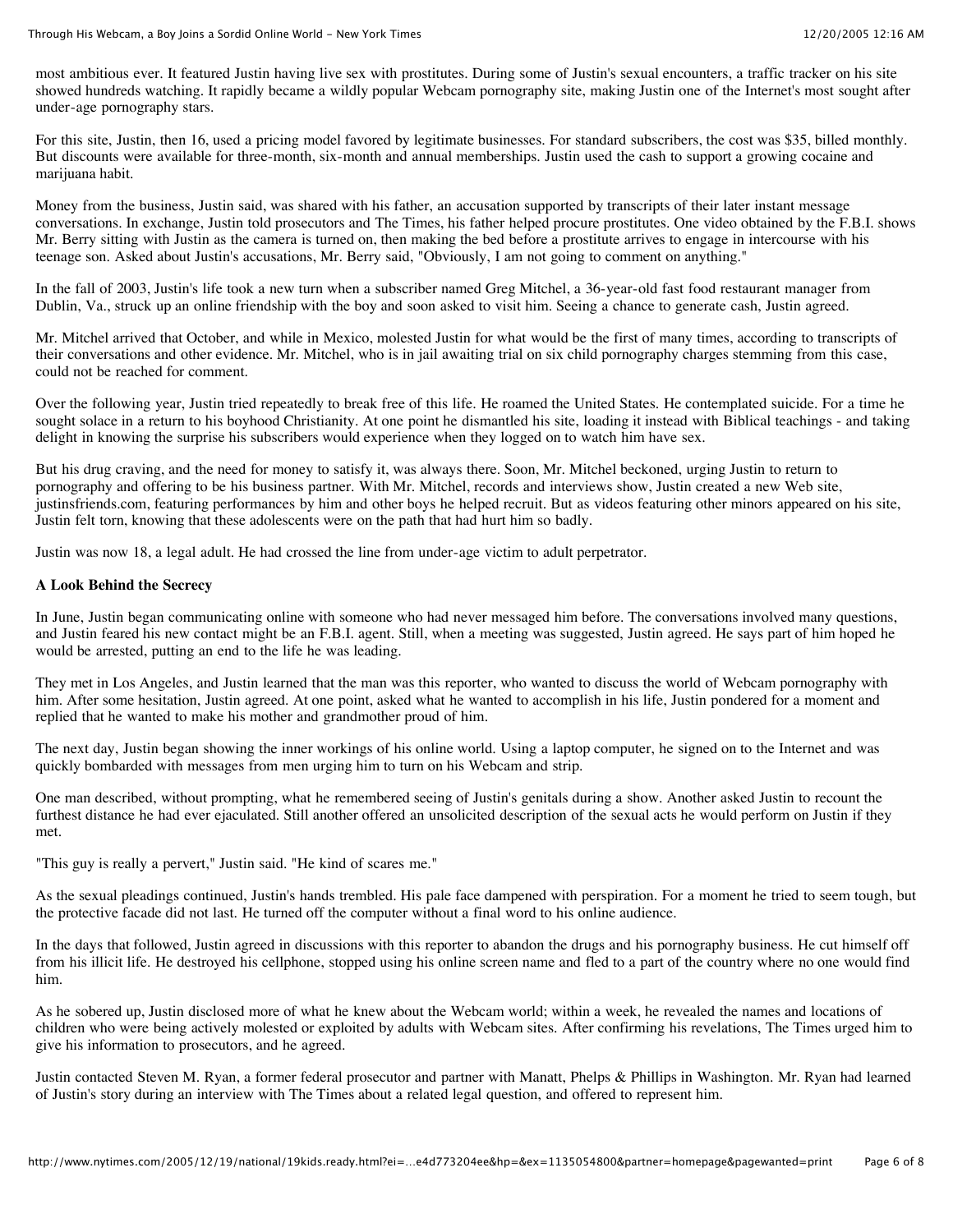On July 14, Mr. Ryan contacted the Child Exploitation and Obscenity Section of the Justice Department, informing prosecutors that he had a client with evidence that could implicate potentially hundreds of people. By then, Mr. Ryan had learned that some of Justin's old associates, disturbed by his disappearance, were hunting for him and had begun removing records from the Internet. Mr. Ryan informed prosecutors of the dangers to Justin and the potential destruction of evidence. Two weeks passed with little response.

Finally, in late July, Justin met in Washington with the F.B.I. and prosecutors. He identified children who he believed were in the hands of adult predators. He listed the marketers, credit card processors and others who supported Webcam child pornography. He also described the voluminous documentary evidence he had retained on his hard drives: financial information, conversation transcripts with his members, and other records. But that evidence would not be turned over, Mr. Ryan said, until Justin received immunity.

The meeting ended, followed by weeks of silence. Word came back that prosecutors were wrestling with Justin's dual role as a victim and a perpetrator. Justin told associates that he was willing to plead guilty if the government would save the children he had identified; Mr. Ryan dissuaded him.

By September, almost 50 days had passed since the first contact with the government, with no visible progress. Frustrated, Mr. Ryan informed prosecutors that he would have to go elsewhere, and contacted the California attorney general.

That proved unnecessary. Prodded by the F.B.I. and others in the Justice Department, on Sept. 7, prosecutors informed Mr. Ryan that his client would be granted immunity. A little more than four weeks after his 19th birthday, Justin became a federal witness.

## **A Final Online Confrontation**

Five days later, on the third floor of a lakeside house in Dublin, Va., Greg Mitchel - Justin's 38-year-old business partner on his pornography Web site - rested on his bed as he chatted online with others in his illicit business.

Ever since Justin's disappearance weeks before, things had been tense for Mr. Mitchel. Some in the business already suspected that Justin might be talking to law enforcement. One associate had already declared to Mr. Mitchel that, if Justin was revealing their secrets, he would kill the boy.

But this night, Sept. 12, the news on Mr. Mitchel's computer screen was particularly disquieting. An associate in Tennessee sent word that the F.B.I. had just raided a Los Angeles computer server used by an affiliated Webcam site. Then, to Mr. Mitchel's surprise, Justin himself appeared online under a new screen name and sent a greeting.

Mr. Mitchel pleaded with Justin to come out of hiding, inviting the teenager on an all-expense-paid trip to Las Vegas with him and a 15-yearold boy also involved in Webcam pornography. But Justin demurred.

"You act like you're in witness protection," Mr. Mitchel typed. "Are you?"

"Haha," Justin replied. Did Mr. Mitchel think he would be on the Internet if he was a federal witness? he asked. Justin changed the subject, later asking the whereabouts of others who lived with Mr. Mitchel, including two adolescents; Mr. Mitchel replied that everyone was home that night.

In a location in the Southwest, Justin glanced from his computer screen to a speakerphone. On the line was a team of F.B.I. agents who at that moment were pulling several cars into Mr. Mitchel's driveway, preparing to arrest him.

"The kids are in the house!" Justin shouted into the phone, answering a question posed by one of the agents.

As agents approached the house, Justin knew he had little time left. He decided to confront the man who had hurt him for so long.

"Do you even remember how many times you stuck your hand down my pants?" he typed.

Mr. Mitchel responded that many bad things had happened, but he wanted to regain Justin's trust.

"You molested me," Justin replied. "Don't apologize for what you can't admit."

There was no response. "Peekaboo?" Justin typed.

On the screen, a message appeared that Mr. Mitchel had signed off. The arrest was over.

Justin thrust his hands into the air. "Yes!" he shouted.

In the weeks since the first arrest, F.B.I. agents and prosecutors have focused on numerous other potential defendants. For example, Tim Richards, identified by Justin as a marketer and principal of justinsfriends.com, was arrested in Nashville last month and arraigned on child pornography charges. According to law enforcement officials, Mr. Richards was stopped in a moving van in his driveway, accompanied by a young teenage boy featured by Mr. Richards on his own Webcam site. Mr. Richards has pleaded not guilty.